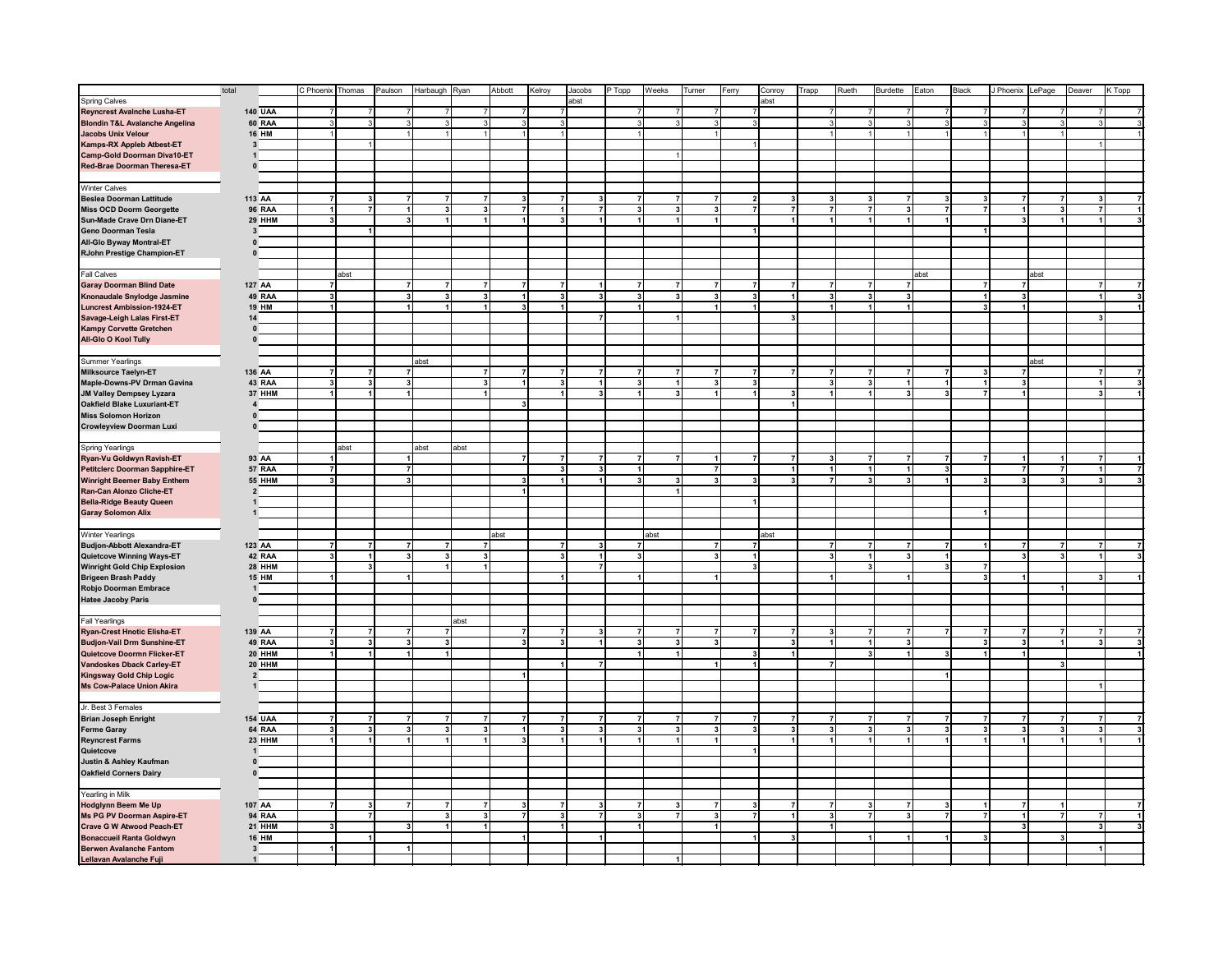| Jr. 2 Year Olds                                                                          |                         |                         |                                        |                      | abst                                               |                         |      |                         |                         |                |                         |                         |                |                         | abst                                   |                         |                         |                                  |  |
|------------------------------------------------------------------------------------------|-------------------------|-------------------------|----------------------------------------|----------------------|----------------------------------------------------|-------------------------|------|-------------------------|-------------------------|----------------|-------------------------|-------------------------|----------------|-------------------------|----------------------------------------|-------------------------|-------------------------|----------------------------------|--|
| <b>Garay Awesome Beauty</b>                                                              | 116 AA                  | 3                       | $\overline{7}$<br>3 <sup>1</sup>       | $\overline{7}$       | $\overline{7}$                                     | $\overline{7}$          | 7    | 3                       | $\overline{7}$          |                | $\overline{7}$          | $\overline{7}$          | $\overline{7}$ | $\overline{7}$          | $\overline{7}$                         | $\overline{7}$          | 3                       | $\overline{7}$<br>$\overline{7}$ |  |
| Juniper Sid Chardonnay-ET                                                                | <b>76 RAA</b>           | 7                       | $\mathbf{3}$<br>$\overline{7}$         | 3 <sup>1</sup>       | $\overline{\mathbf{3}}$                            | 3 <sup>1</sup>          | 3    | $\overline{7}$          | $\ddot{\phantom{0}}$    |                | $\mathbf{3}$            | $\mathbf{1}$            | 3 <sup>1</sup> | $\mathbf{3}$            | 1                                      | 3                       | $\overline{7}$          | $\mathbf{1}$<br>3                |  |
| Midas-Touch Jedi Jangle-ET                                                               | <b>15 HM</b>            |                         |                                        |                      |                                                    | $\mathbf{1}$            |      |                         | $\mathbf{3}$            |                |                         | $\overline{\mathbf{3}}$ |                |                         | 3 <sup>1</sup>                         |                         |                         | 3                                |  |
| <b>Fraeland Doorman Bonnie</b>                                                           | 13                      | $\mathbf{1}$            | 1<br>$\mathbf{1}$                      | $\mathbf{1}$         | $\blacktriangleleft$                               |                         |      |                         |                         |                | $\mathbf{1}$            |                         | 1              | $\mathbf{1}$            |                                        |                         | $\blacktriangleleft$    | $\blacktriangleleft$             |  |
| <b>Best Nord Atwood Lolly</b>                                                            | $\pmb{0}$               |                         |                                        |                      |                                                    |                         |      |                         |                         |                |                         |                         |                |                         |                                        |                         |                         |                                  |  |
| Tolamika Armani Will                                                                     | $\pmb{0}$               |                         |                                        |                      |                                                    |                         |      |                         |                         |                |                         |                         |                |                         |                                        |                         |                         |                                  |  |
|                                                                                          |                         |                         |                                        |                      |                                                    |                         |      |                         |                         |                |                         |                         |                |                         |                                        |                         |                         |                                  |  |
|                                                                                          |                         |                         |                                        |                      |                                                    |                         |      |                         |                         |                |                         |                         |                |                         |                                        |                         |                         |                                  |  |
| Sr. 2 Year Olds                                                                          |                         | abst                    |                                        |                      |                                                    |                         | abst |                         |                         |                |                         | abst                    |                |                         | abst                                   |                         |                         |                                  |  |
| <b>Duckett Doorman Giselle-ET</b>                                                        | 112 AA                  | $\mathbf{z}$            | $\overline{7}$                         | $\overline{7}$       | $\overline{7}$                                     | $\overline{7}$          |      |                         |                         |                | $\overline{7}$          |                         | $\overline{7}$ | $\overline{ }$          | $\overline{\mathbf{3}}$                | 3                       | $\overline{ }$          |                                  |  |
| Ms Smith-Oak PW D Maggie-ET                                                              | <b>55 RAA</b>           | $\overline{\mathbf{3}}$ | 3 <sup>1</sup>                         | 3 <sup>1</sup>       | $\overline{\mathbf{3}}$<br>$\overline{\mathbf{3}}$ | $\overline{\mathbf{3}}$ |      | $\mathbf{a}$            | $\overline{1}$          | $\mathbf{3}$   | $\mathbf{3}$            |                         | 1              | $\mathbf{3}$            | 7 <sup>1</sup>                         | $\overline{7}$          | $\mathbf{3}$            | $\overline{\mathbf{3}}$          |  |
| <b>Ms Beautys Black Velvet-ET</b>                                                        | <b>28 HHM</b>           | $\ddot{\phantom{0}}$    | $\blacktriangleleft$                   | $\blacktriangleleft$ | $\blacktriangleleft$                               | $\vert$                 |      |                         | $\mathbf{a}$            |                | $\blacktriangleleft$    |                         | 3 <sup>1</sup> | $\overline{1}$          | $\overline{1}$                         |                         |                         | $\overline{1}$                   |  |
| Ruann Doorman Jean-55162-ET                                                              | $\mathbf{3}$            |                         |                                        |                      |                                                    |                         |      |                         |                         |                |                         |                         |                |                         |                                        |                         |                         |                                  |  |
| Sco-Lo-Af Sid Sangria-ET                                                                 | $\pmb{0}$               |                         |                                        |                      |                                                    |                         |      |                         |                         |                |                         |                         |                |                         |                                        |                         |                         |                                  |  |
| <b>Jacobs Doorman Victoire</b>                                                           | $\mathbf{0}$            |                         |                                        |                      |                                                    |                         |      |                         |                         |                |                         |                         |                |                         |                                        |                         |                         |                                  |  |
|                                                                                          |                         |                         |                                        |                      |                                                    |                         |      |                         |                         |                |                         |                         |                |                         |                                        |                         |                         |                                  |  |
|                                                                                          |                         |                         |                                        |                      |                                                    |                         |      |                         |                         |                |                         |                         |                |                         |                                        |                         |                         |                                  |  |
| Jr. 3 Year Old                                                                           |                         | abst                    |                                        |                      | abst                                               |                         | abst |                         |                         |                |                         |                         |                |                         |                                        |                         |                         |                                  |  |
| Erbacres Snapple Shakira-ET                                                              | 125 AA                  | 7                       | $\overline{7}$                         | $\overline{7}$       | $\overline{7}$                                     | $\overline{7}$          |      | 7                       | 3                       |                | $\overline{7}$          | $\overline{7}$          | $\overline{7}$ | $\overline{7}$          | $\overline{7}$<br>$\overline{7}$       |                         | 7                       | 7                                |  |
| <b>Unique Dempsey Cheers</b>                                                             | 65 RAA                  | $\mathbf{3}$            | 3 <sup>1</sup>                         | 3 <sub>l</sub>       | 3                                                  | 3 <sub>l</sub>          |      | 3                       | $\overline{7}$          |                | 3                       | $\vert$ 3               | 3 <sup>1</sup> | $\mathbf{3}$            | 3 <sup>1</sup><br>3                    | $\overline{\mathbf{3}}$ | $\mathbf{3}$            | 3 <sub>l</sub><br>$\mathbf{a}$   |  |
| Ms Listerines Look At Me-ET                                                              | <b>16 HM</b>            | $\mathbf{1}$            | 1                                      | $\mathbf{1}$         | $\mathbf{1}$                                       | $\vert$                 |      |                         | $\overline{1}$          |                | 1                       | $\blacktriangleleft$    | 1              | $\mathbf{1}$            |                                        |                         | $\overline{1}$          | $\overline{1}$                   |  |
| <b>Roll-N-View Def Bojangles</b>                                                         | $\overline{\mathbf{2}}$ |                         |                                        |                      |                                                    |                         |      |                         |                         |                |                         |                         |                |                         | 1                                      |                         |                         |                                  |  |
| T-Triple-T Poker Chip-ET                                                                 | $\mathbf{1}$            |                         |                                        |                      |                                                    |                         |      |                         |                         |                |                         |                         |                |                         |                                        |                         |                         |                                  |  |
| <b>Butlerview Door Aleah-ET</b>                                                          | $\mathbf{0}$            |                         |                                        |                      |                                                    |                         |      |                         |                         |                |                         |                         |                |                         |                                        |                         |                         |                                  |  |
|                                                                                          |                         |                         |                                        |                      |                                                    |                         |      |                         |                         |                |                         |                         |                |                         |                                        |                         |                         |                                  |  |
|                                                                                          |                         |                         |                                        |                      |                                                    |                         |      |                         |                         |                |                         |                         |                |                         |                                        |                         |                         |                                  |  |
| Sr 3 Year Olds                                                                           |                         | abst                    |                                        |                      |                                                    |                         | abst |                         | abst                    |                |                         |                         |                |                         |                                        | abst                    |                         |                                  |  |
| <b>Mapleley Goldwyn Julia</b>                                                            | 106 AA                  | 3                       | $\mathbf{3}$                           | $\overline{7}$       | $\overline{7}$<br>$\overline{7}$                   | $\overline{7}$          |      | $\overline{7}$          |                         | $\mathbf{3}$   | $\overline{7}$          | $\overline{7}$          | 7              | $\overline{7}$          | 7<br>$\overline{7}$                    |                         | $\mathbf{3}$            | $\overline{7}$                   |  |
| <b>Ms Goldwyn Saturday</b>                                                               | <b>74 RAA</b>           | $\overline{7}$          | $\overline{7}$                         | 3 <sup>1</sup>       | $\overline{\mathbf{3}}$<br>$\overline{\mathbf{3}}$ | $\mathbf{3}$            |      | $\overline{\mathbf{3}}$ |                         | $\overline{7}$ | 3                       | $\overline{\mathbf{3}}$ | 3 <sup>1</sup> | $\mathbf{3}$            | 3 <sup>1</sup><br>3 <sup>1</sup>       |                         | $\overline{7}$          | $\mathbf{3}$                     |  |
| <b>Miss Wbk Brittany-ET</b>                                                              | <b>16 HM</b>            | $\blacktriangleleft$    | $\blacksquare$                         | $\mathbf{1}$         |                                                    | $\mathbf{1}$            |      |                         |                         |                | $\overline{1}$          | $\blacktriangleleft$    |                | $\overline{1}$          | 1                                      |                         |                         |                                  |  |
| <b>T-Triple-T Perfect Storm-ET</b>                                                       | -1                      |                         |                                        |                      |                                                    |                         |      |                         |                         |                |                         |                         |                |                         |                                        |                         |                         |                                  |  |
| Weeksdale Absolut Vodka                                                                  | -1                      |                         |                                        |                      |                                                    |                         |      |                         |                         |                |                         |                         |                |                         |                                        |                         |                         |                                  |  |
| <b>Corlane Seaver Misty</b>                                                              | $\mathbf{0}$            |                         |                                        |                      |                                                    |                         |      |                         |                         |                |                         |                         |                |                         |                                        |                         |                         |                                  |  |
|                                                                                          |                         |                         |                                        |                      |                                                    |                         |      |                         |                         |                |                         |                         |                |                         |                                        |                         |                         |                                  |  |
|                                                                                          |                         |                         |                                        |                      |                                                    |                         |      |                         |                         |                |                         |                         |                |                         |                                        |                         |                         |                                  |  |
| 4 Year Olds                                                                              |                         |                         |                                        |                      |                                                    |                         | abst |                         |                         |                |                         |                         |                | abst                    |                                        |                         |                         | abst                             |  |
| Jacobs Windbrook Aimo                                                                    | <b>133 UAA</b>          | $\overline{7}$          | $\overline{7}$<br>$\mathbf{7}$         | $\overline{7}$       | $\overline{7}$<br>$\overline{7}$                   | $\overline{7}$          |      | $\overline{7}$          | $\overline{7}$          |                | $\overline{7}$          | $\overline{7}$          | 7              |                         | $\overline{7}$<br>$\overline{7}$       | 7                       | $\overline{7}$          |                                  |  |
| Idee Windbrook Lynzi                                                                     | 57 RAA                  | 3 <sup>1</sup>          | 3 <sup>1</sup><br>3 <sup>1</sup>       | 3 <sup>1</sup>       | $\mathbf{3}$<br>$\mathbf{3}$                       | 3 <sup>1</sup>          |      | $\overline{\mathbf{3}}$ | $\mathbf{3}$            | $\mathbf{3}$   | 3                       | 3 <sup>1</sup>          | 3 <sup>1</sup> |                         | 3 <sup>1</sup><br>3 <sup>1</sup>       | 3                       | 3                       |                                  |  |
| <b>Ms Elmvue Novelty Keeley</b>                                                          | <b>16 HM</b>            | $\mathbf{1}$            | 1 <sup>1</sup>                         | $\overline{1}$       |                                                    | $\ddot{\phantom{0}}$    |      |                         |                         |                | $\overline{1}$          |                         | 1              |                         | $\overline{1}$                         |                         |                         |                                  |  |
| <b>Willows-Edge Atwod Faith-ET</b>                                                       | $\overline{2}$          |                         |                                        |                      |                                                    |                         |      |                         |                         |                |                         |                         |                |                         |                                        |                         |                         |                                  |  |
| Juniper-Haven Atwood Dolly                                                               | $\mathbf{1}$            |                         |                                        |                      |                                                    |                         |      |                         |                         |                |                         |                         |                |                         | $\blacksquare$                         |                         |                         |                                  |  |
| <b>Gamblin Armani Glade</b>                                                              | $\mathbf{0}$            |                         |                                        |                      |                                                    |                         |      |                         |                         |                |                         |                         |                |                         |                                        |                         |                         |                                  |  |
|                                                                                          |                         |                         |                                        |                      |                                                    |                         |      |                         |                         |                |                         |                         |                |                         |                                        |                         |                         |                                  |  |
| 5 Year Olds                                                                              |                         |                         |                                        |                      | abst                                               |                         | abst |                         |                         |                |                         |                         |                |                         |                                        |                         |                         |                                  |  |
|                                                                                          |                         |                         |                                        |                      |                                                    |                         |      |                         |                         |                |                         |                         |                |                         |                                        |                         |                         |                                  |  |
| Co-Vale Dempsey Dina 4270-ET                                                             | 136 AA                  | $\overline{7}$          | $\overline{7}$<br>$\overline{7}$       | $\overline{7}$       | $\overline{7}$                                     | $\overline{7}$          |      |                         | $\overline{7}$          |                | $\overline{7}$          | $\overline{7}$          | $\mathbf{7}$   | $\overline{7}$          | 7<br>$\overline{7}$                    |                         |                         | $\overline{7}$                   |  |
| <b>Jacobs Jordan Carmel</b>                                                              | 64 RAA                  | 3                       | $\mathbf{3}$<br>3                      | 3 <sup>1</sup>       | 3                                                  | 3 <sup>1</sup>          |      |                         | $\overline{\mathbf{3}}$ |                | 3                       | 3                       | 3 <sup>1</sup> | $\mathbf{3}$            | 3 <sup>1</sup><br>3                    |                         |                         | $\overline{\mathbf{3}}$          |  |
| <b>Walkerbrae Doorman Locket-ET</b>                                                      | <b>18 HM</b>            |                         |                                        | $\mathbf{1}$         |                                                    | $\mathbf{1}$            |      |                         |                         |                |                         |                         | 1              |                         | $\mathbf{1}$                           |                         |                         |                                  |  |
| Beaverbrock Goldwyn Zoey-ET                                                              | $\mathbf{1}$            |                         |                                        |                      |                                                    |                         |      |                         |                         |                |                         |                         |                |                         |                                        |                         |                         | $\mathbf{1}$                     |  |
| <b>Arolene Goldwyn Divine</b>                                                            | $\mathbf{1}$            |                         |                                        |                      |                                                    |                         |      |                         |                         |                |                         |                         |                | $\mathbf{1}$            |                                        |                         |                         |                                  |  |
| <b>Harvue Atwood Ginger</b>                                                              | $\mathbf 0$             |                         |                                        |                      |                                                    |                         |      |                         |                         |                |                         |                         |                |                         |                                        |                         |                         |                                  |  |
|                                                                                          |                         |                         |                                        |                      |                                                    |                         |      |                         |                         |                |                         |                         |                |                         |                                        |                         |                         |                                  |  |
| Aged Cows                                                                                |                         |                         |                                        |                      |                                                    |                         | abst |                         |                         |                |                         | abst                    |                |                         |                                        |                         |                         |                                  |  |
| <b>Jacobs Lauthority Loana</b>                                                           | 134 AA                  | $\overline{7}$          | $\overline{7}$<br>$\overline{7}$       | $\overline{7}$       |                                                    | $\overline{7}$          |      |                         |                         |                | $\overline{7}$          |                         | $\overline{7}$ | $\overline{7}$          | 7<br>$\overline{7}$                    |                         |                         |                                  |  |
| <b>TK-Plain-View Ripley</b>                                                              | 46 RAA                  | 1                       | $\mathbf{3}$<br>1                      | $\mathbf{1}$         | 3                                                  | $\mathbf{1}$            |      | 1                       | $\overline{7}$          |                | 3                       |                         | 3 <sup>1</sup> | $\mathbf{3}$            | 3 <sup>1</sup><br>3 <sup>1</sup>       |                         | $\mathbf{1}$            | $\overline{\mathbf{3}}$          |  |
|                                                                                          |                         |                         |                                        |                      |                                                    |                         |      |                         |                         |                |                         |                         |                |                         |                                        |                         |                         |                                  |  |
| <b>Weeks Dundee Anika</b>                                                                | 40 HHM                  | 3                       | 3 <sup>1</sup><br>$\blacktriangleleft$ | 3 <sup>1</sup>       | 1                                                  | $\overline{\mathbf{3}}$ |      | $\overline{\mathbf{3}}$ | 3                       |                | $\mathbf{1}$            |                         | $\mathbf{1}$   |                         | 1 <sup>1</sup><br>$\blacktriangleleft$ |                         | $\overline{\mathbf{3}}$ | $\blacktriangleleft$             |  |
| <b>Cavanaleck BG Bruin</b>                                                               | $\mathbf{0}$            |                         |                                        |                      |                                                    |                         |      |                         |                         |                |                         |                         |                |                         |                                        |                         |                         |                                  |  |
| Knonaudale Mudpie-ET                                                                     | $\mathbf{0}$            |                         |                                        |                      |                                                    |                         |      |                         |                         |                |                         |                         |                |                         |                                        |                         |                         |                                  |  |
| Bella-Rosa GW Sara-ET                                                                    | $\mathbf{0}$            |                         |                                        |                      |                                                    |                         |      |                         |                         |                |                         |                         |                |                         |                                        |                         |                         |                                  |  |
|                                                                                          |                         |                         |                                        |                      |                                                    |                         |      |                         |                         |                |                         |                         |                |                         |                                        |                         |                         |                                  |  |
| 150,000lb cows                                                                           |                         | abst                    |                                        |                      |                                                    |                         |      |                         |                         |                |                         |                         |                |                         | abst                                   |                         |                         |                                  |  |
| Liddleholme Resur Lu-ET                                                                  | 136 AA                  | 7                       | $\overline{7}$                         |                      | $\overline{7}$                                     | $\overline{7}$          |      |                         | 3                       |                |                         | $\overline{7}$          |                | $\overline{7}$          | $\overline{7}$                         |                         |                         | $\overline{7}$                   |  |
| Loyalyn Goldwyn June                                                                     | 64 RAA                  | 3                       | $\mathbf{3}$                           | 3                    | 3<br>3                                             | 3                       |      | 3                       | $\overline{7}$          | -3             | $\mathbf{3}$            | 3                       | 3              | $\mathbf{3}$            | 3 <sup>1</sup>                         |                         | 3                       | 3                                |  |
|                                                                                          | <b>16 HM</b>            | 1                       |                                        | $\mathbf{1}$         | $\mathbf{1}$<br>1                                  |                         |      |                         | $\mathbf{1}$            |                | $\mathbf{1}$            | $\mathbf{1}$            | 11             |                         |                                        |                         |                         |                                  |  |
| Laidlawn Sanchez Gemini                                                                  |                         |                         | $\mathbf{1}$                           |                      |                                                    | $\overline{1}$          |      | 1                       |                         |                |                         |                         |                | $\mathbf{1}$            | 1                                      |                         | $\mathbf{1}$            |                                  |  |
| <b>TC Sanchez Kristina</b>                                                               | $\overline{2}$          |                         |                                        |                      |                                                    |                         |      |                         |                         |                |                         |                         |                |                         |                                        | $\mathbf{1}$            |                         | $\mathbf{1}$                     |  |
| Cache-Valley Lheros 2331-ET                                                              | $\overline{2}$          |                         |                                        |                      |                                                    |                         |      |                         |                         |                |                         |                         |                |                         |                                        |                         |                         |                                  |  |
| T-Triple-T Platinum-ET                                                                   | $\pmb{0}$               |                         |                                        |                      |                                                    |                         |      |                         |                         |                |                         |                         |                |                         |                                        |                         |                         |                                  |  |
|                                                                                          |                         |                         |                                        |                      |                                                    |                         |      |                         |                         |                |                         |                         |                |                         |                                        |                         |                         |                                  |  |
| Produce of Dam                                                                           |                         | abst                    |                                        |                      |                                                    |                         |      |                         |                         |                |                         |                         |                |                         |                                        |                         |                         |                                  |  |
| Produce of T-Triple-T Dundee Paige (A)                                                   | <b>147 UAA</b>          | $\overline{7}$          | 7 <sup>1</sup>                         | $\overline{7}$       |                                                    | $\overline{7}$          |      |                         |                         |                | $\overline{7}$          | $\overline{7}$          | 7              |                         | 7 <sup>1</sup><br>$\overline{7}$       |                         |                         |                                  |  |
| Produce of T-Triple-T Dundee Paige (B)                                                   | 63 RAA                  | $\overline{\mathbf{3}}$ | 3 <sup>1</sup>                         | 3 <sup>1</sup>       | $\overline{\mathbf{3}}$<br>3                       | 3 <sup>1</sup>          |      | 3                       | $\overline{\mathbf{3}}$ | $\mathbf{3}$   | $\overline{\mathbf{3}}$ | $\overline{\mathbf{3}}$ | 3 <sup>1</sup> | $\overline{\mathbf{3}}$ | 3<br>3 <sup>1</sup>                    | 3                       | $\overline{\mathbf{3}}$ | 3 <sup>1</sup>                   |  |
|                                                                                          |                         |                         | 1                                      | 1                    | $\ddot{\phantom{0}}$                               | $\vert$                 |      |                         | $\overline{1}$          |                |                         | $\ddot{\phantom{0}}$    |                |                         | $\ddot{\phantom{0}}$                   |                         | $\blacktriangleleft$    | $\ddot{\phantom{0}}$             |  |
| Produce of Willowhaven Goldwyn Bliss                                                     | <b>11 HM</b>            | 1                       |                                        |                      |                                                    |                         |      |                         |                         |                |                         |                         |                |                         |                                        |                         |                         |                                  |  |
|                                                                                          |                         |                         |                                        |                      |                                                    |                         |      |                         |                         |                | $\blacktriangleleft$    |                         | 1              |                         |                                        |                         |                         |                                  |  |
| Produce of Tombeth Durham Ellen                                                          | $\overline{7}$          |                         |                                        |                      |                                                    |                         |      |                         |                         |                |                         |                         |                |                         |                                        |                         |                         |                                  |  |
| <b>Produce of Peace&amp;Plenty Atwd Jubilant</b><br>Produce of Ruann Sidney Jean-85880-E | $\overline{2}$          |                         |                                        |                      |                                                    |                         |      |                         |                         |                |                         |                         |                |                         | $\blacktriangleleft$                   |                         |                         |                                  |  |